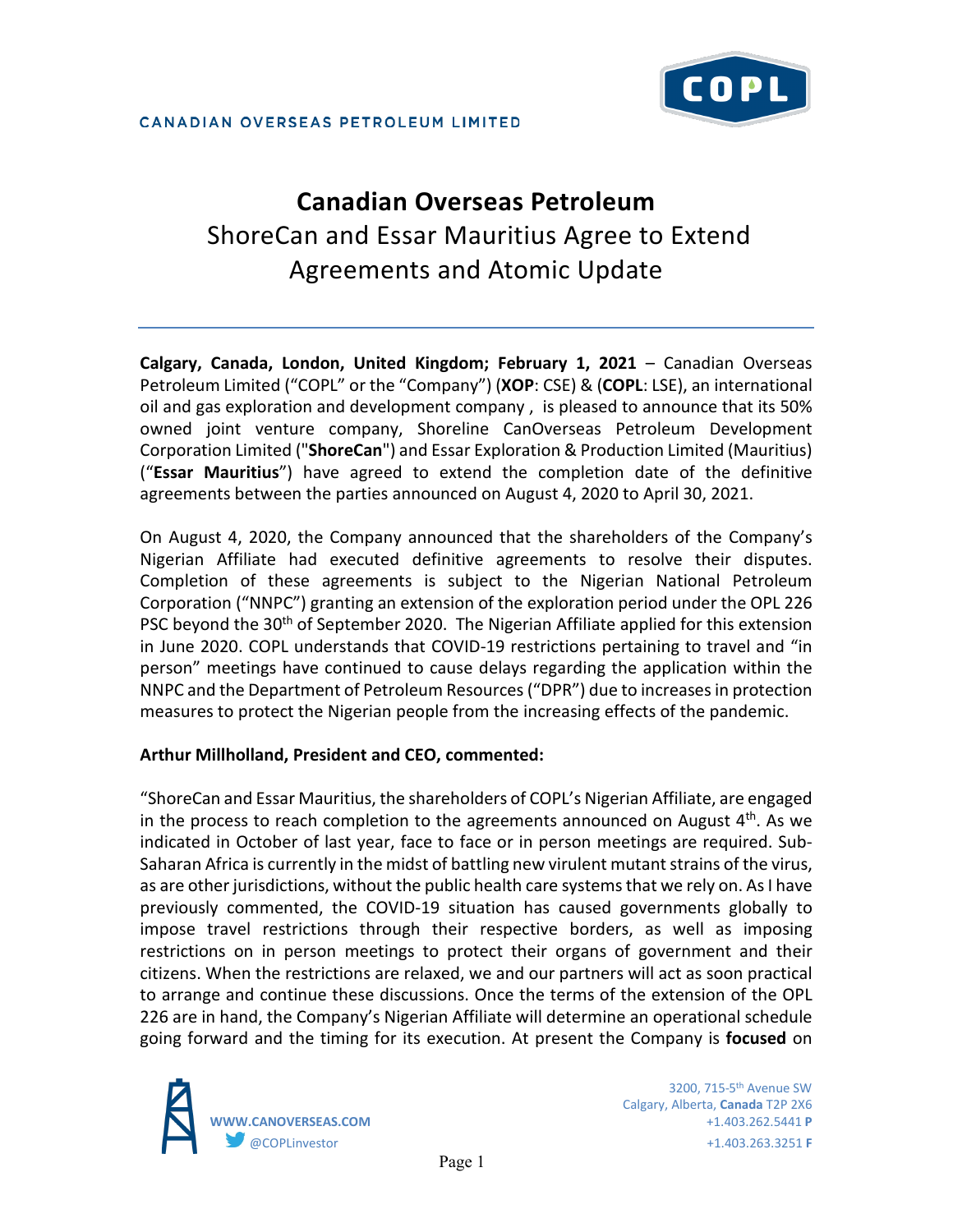completing the Atomic acquisition, and then executing a plan to **increase** the oil production and value of the Atomic assets. All of this will be a great benefit to our shareholders in 2021."

The Common Shares are listed under the symbol **"XOP"** on the CSE and under the symbol **"COPL"** on the London Stock Exchange.

## **About COPL:**

COPL is an international oil and gas exploration, development and production company actively pursuing opportunities in the United States through the acquisition of Atomic Oil and Gas LLC, and in sub-Saharan Africa through its ShoreCan joint venture company in Nigeria, and independently in other countries.

# **For further information, please contact:**

### **Mr. Arthur Millholland, President & CEO**

Canadian Overseas Petroleum Limited Tel: + 1 (403) 262 5441

# **Cathy Hume**

CHF Investor Relations Tel: +1 (416) 868 1079 ext. 231 Email: cathy@chfir.com

## **Charles Goodwin**

Yellow Jersey PR Limited Tel: +44 (0) 77 4778 8221 Email: copl@yellowjerseypr.com

*This news release contains forward-looking statements. The use of any of the words "initial, "scheduled", "can", "will", "prior to", "estimate", "anticipate", "believe", "should", "forecast", "future", "continue", "may", "expect", and similar expressions are intended to identify forward-looking statements. The forward-looking statements contained herein are based on certain key expectations and assumptions made by the Company, including, but not limited to, the ability to raise the necessary funding for operations, delays or changes in plans with respect to exploration or development projects or capital expenditures. Although the Company believes that the expectations and assumptions on which the forward-looking statements are based are reasonable, undue reliance should not be placed on the forward-looking statements since the Company can give no assurance that they will prove to be correct since forward-looking statements address future events and conditions, by their very nature they involve* 



 3200, 715-5th Avenue SW Calgary, Alberta, **Canada** T2P 2X6 **WWW.CANOVERSEAS.COM** +1.403.262.5441 **P** @COPLinvestor +1.403.263.3251 **F**